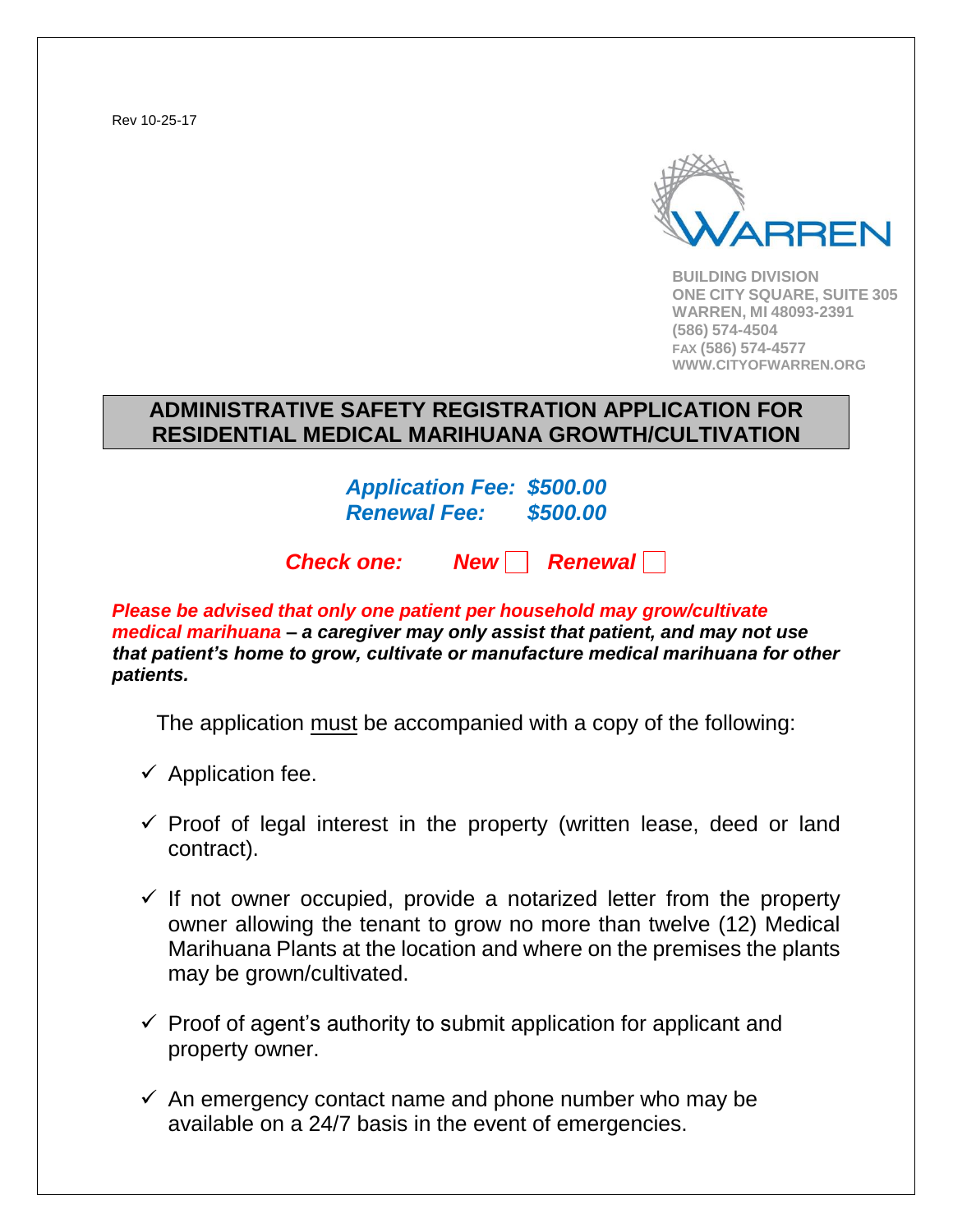#### **PLEASE PRINT ALL INFORMATION**

### **I. PROPERTY INFORMATION:**

Property address: **Example 2018** 

Is this address the principal residence of the patient? Yes  $\vert \vert$  No $\vert \vert$ (must be the principal residence as defined under MCL 211.7dd)

### **II. APPLICANT AND OWNER INFORMATION:**

Full legal name of applicant:

*Applicant must be a Registered Qualifying Patient as defined in the Michigan Medical Marihuana Act, MCL 333.26421, et seq. If Application is submitted by a representative, this information must still be provided for the patient.* 

Address: \_\_\_\_\_\_\_\_\_\_\_\_\_\_\_\_\_\_\_\_\_\_\_\_\_\_\_\_\_\_\_\_\_\_\_\_\_\_\_\_\_\_\_\_\_\_\_\_\_\_\_

Phone number: \_\_\_\_\_\_\_\_\_\_\_\_\_\_\_\_\_\_\_\_\_\_\_\_\_\_\_\_\_\_\_\_\_\_\_\_\_\_\_\_\_\_\_\_\_\_

E-Mail address: \_\_\_\_\_\_\_\_\_\_\_\_\_\_\_\_\_\_\_\_\_\_\_\_\_\_\_\_\_\_\_\_\_\_\_\_\_\_\_\_\_\_\_\_\_

Applicant's date of birth:

Applicant's driver's license number:

Full name of individual representing applicant:

(Do not list corporate entity, attorney or representative. The person submitting the application for the applicant must be an individual, with authority to assist the Applicant)

Patient Registry Number: \_\_\_\_\_\_\_\_\_\_\_\_\_\_\_\_\_\_\_\_\_\_\_\_\_\_\_\_\_\_\_\_\_\_\_\_

Expiration date: \_\_\_\_\_\_\_\_\_\_\_\_\_\_\_\_\_\_\_\_\_\_\_\_\_\_\_\_\_\_\_\_\_\_\_\_\_\_\_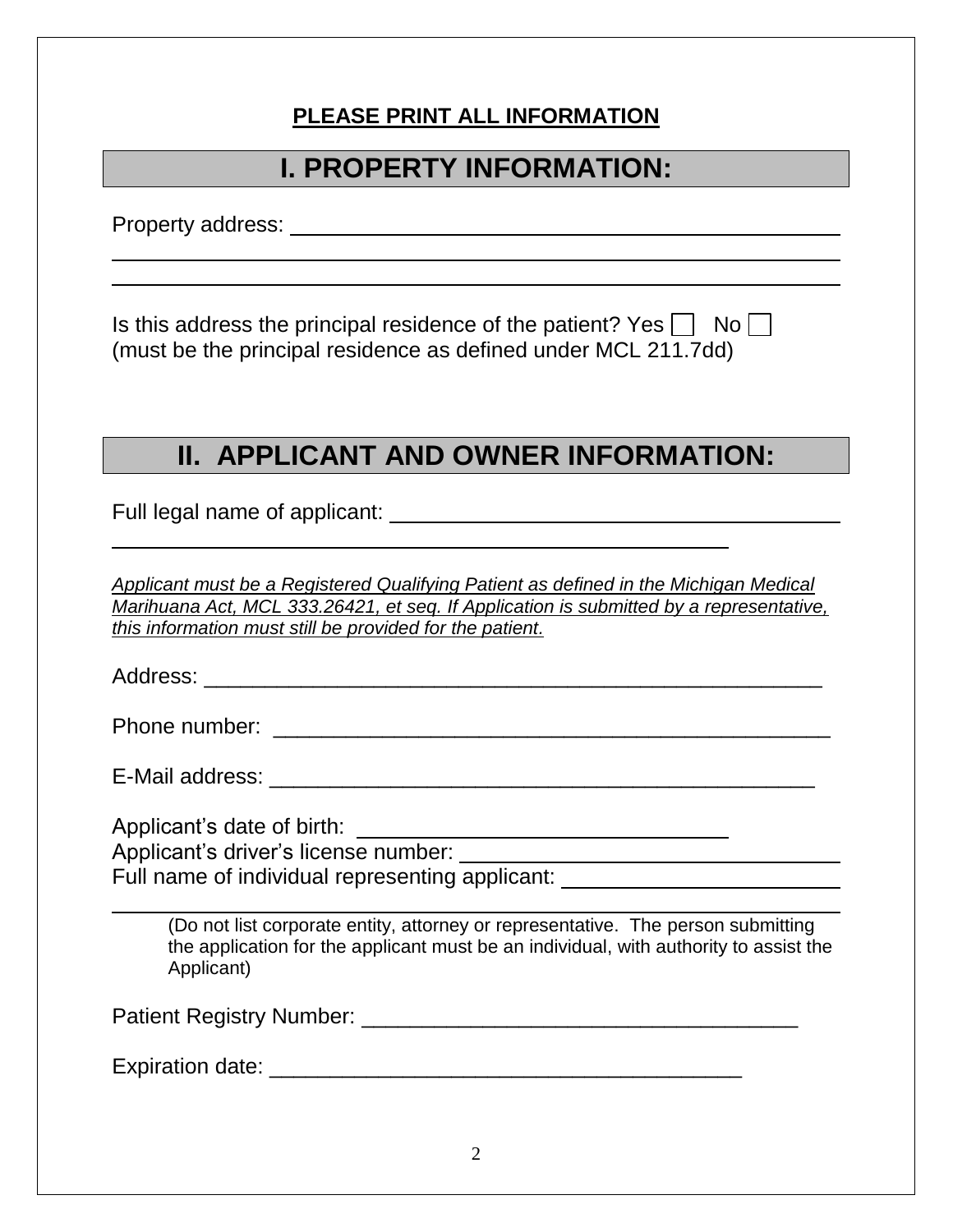| If Applicant leases the property, identify:                                                                          |
|----------------------------------------------------------------------------------------------------------------------|
|                                                                                                                      |
| Landlord's name: ______________________________                                                                      |
| Landlord's manager (individual): ____________                                                                        |
|                                                                                                                      |
|                                                                                                                      |
| Landlord's Phone Number: ______________________                                                                      |
| Has the landlord approved the medical marihuana growth, use or                                                       |
| Does the applicant intend to have his or her caregiver grow/cultivate/store or<br>process marihuana at the property? |
| Yes     No                                                                                                           |
| If yes, provide the following for verification by law enforcement personnel:                                         |
|                                                                                                                      |
|                                                                                                                      |
|                                                                                                                      |
|                                                                                                                      |
|                                                                                                                      |
|                                                                                                                      |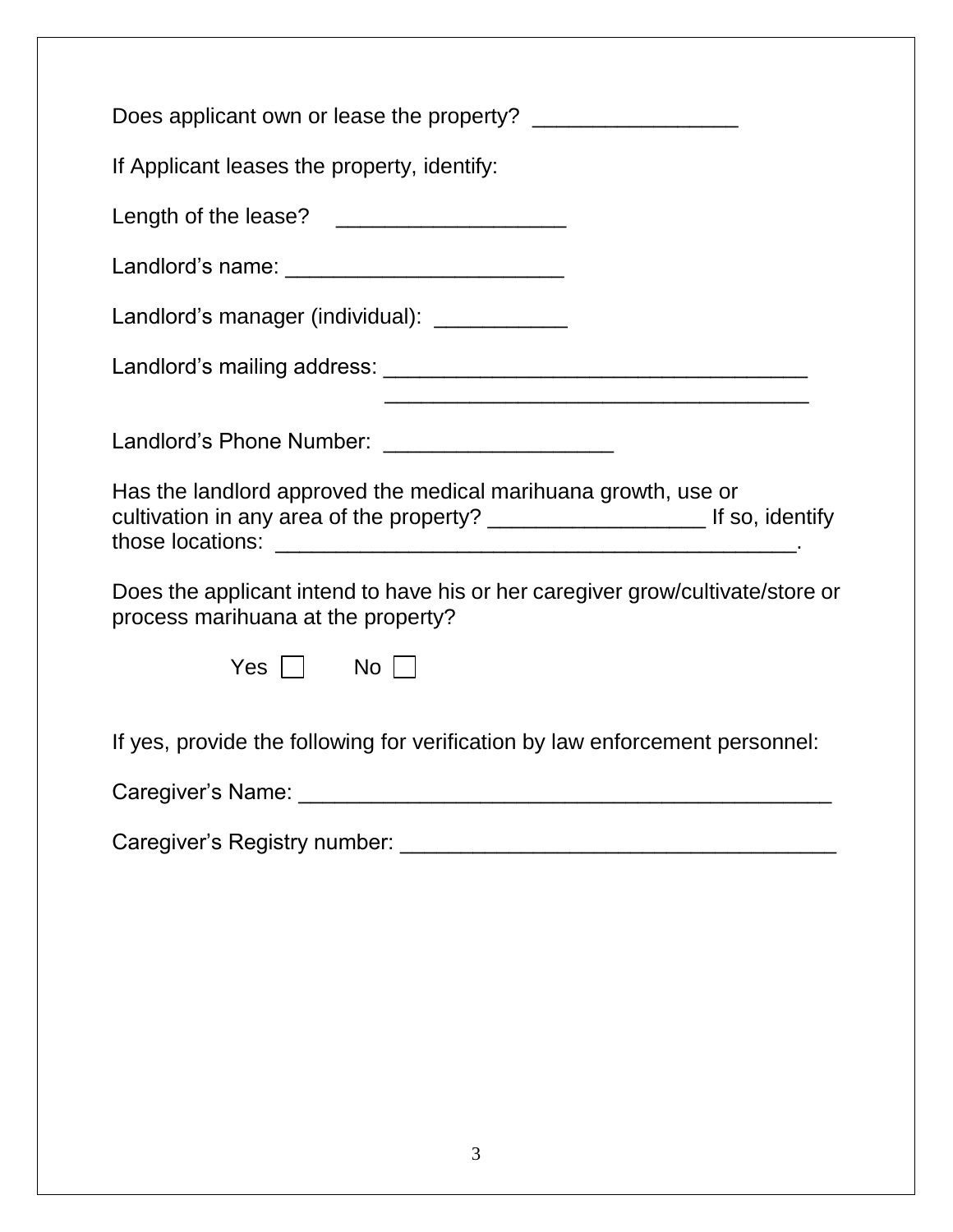## **III. GENERAL INFORMATION.**

1. Will marihuana be grown in rooms with windows?

If so, describe the methods that will be used to shield light from spilling onto neighboring property.

2. Describe the methods and equipment that will be utilized to cultivate the medical marihuana:

3. Describe the ventilation, exhaust, and odor control system used, and the type and model of filtration system.

4. Identify any chemical, pesticide, herbicide or fertilizer that will be used:

5. Describe the storage plan for such chemicals, pesticides, herbicide or fertilizer: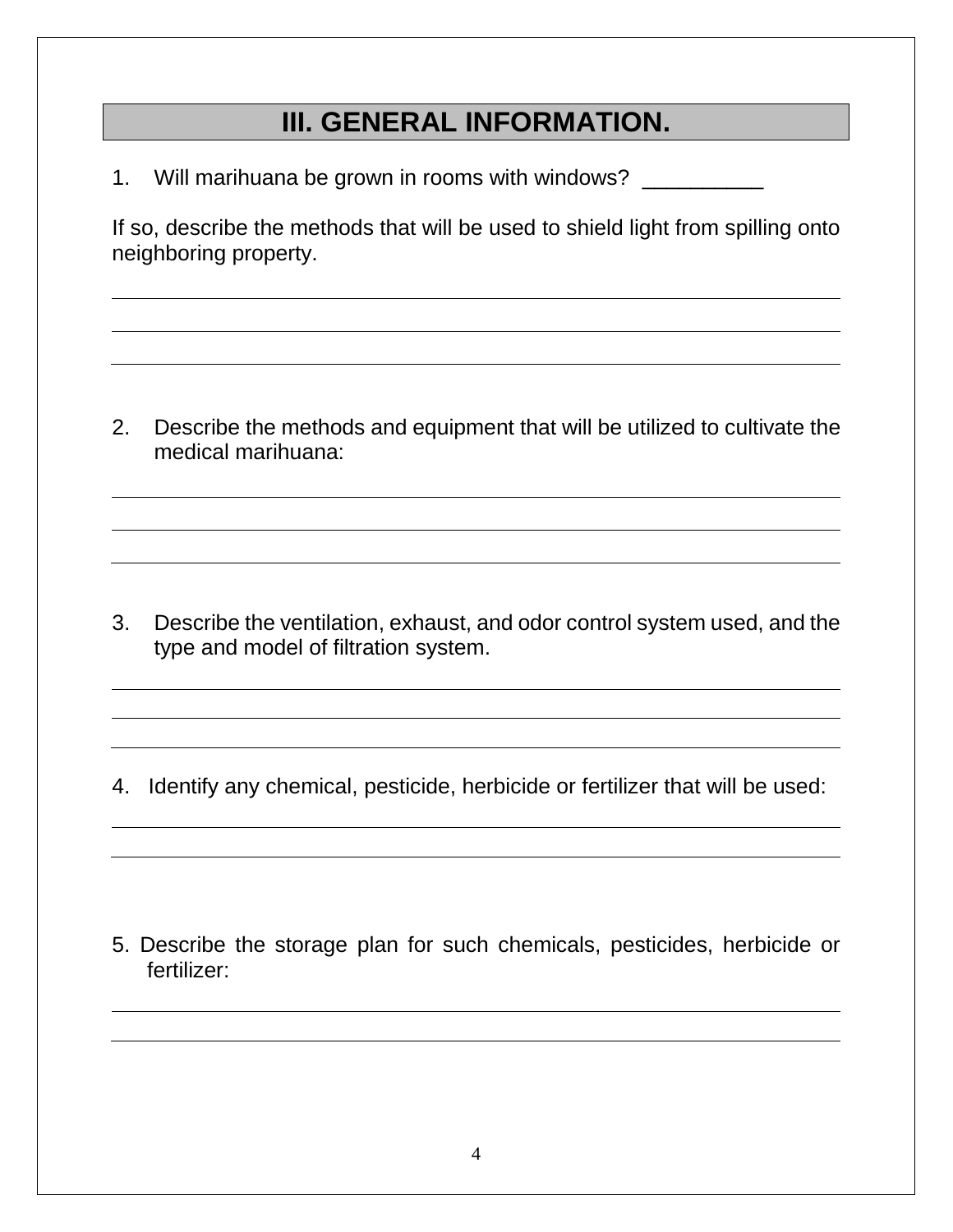6. Describe the disposal methods to be employed for the:

a. Waste water used for marihuana processes:

b. Discarded plant materials:

# **IV. APPLICANT CONTACT INFORMATION.**

Communications regarding this Application will be sent to your primary contact, and it is the Applicant or Primary Contact's responsibility to notify the Division of Building Inspections and Safety Engineering to coordinate inspections.

Primary Contact for processing this Application and scheduling inspections:

Primary Contact E-mail: \_\_\_\_\_\_\_\_\_\_\_\_\_\_\_\_\_\_\_\_\_\_\_\_\_\_\_\_\_\_\_\_\_\_\_\_\_\_\_\_

Primary Contact Daytime Telephone Number: \_\_\_\_\_\_\_\_\_\_\_\_\_\_\_\_\_\_\_\_\_\_\_

Please check whether Primary contact would prefer communications through e-mail. Yes \_\_\_\_\_ No

If not, state preferred means of communication: